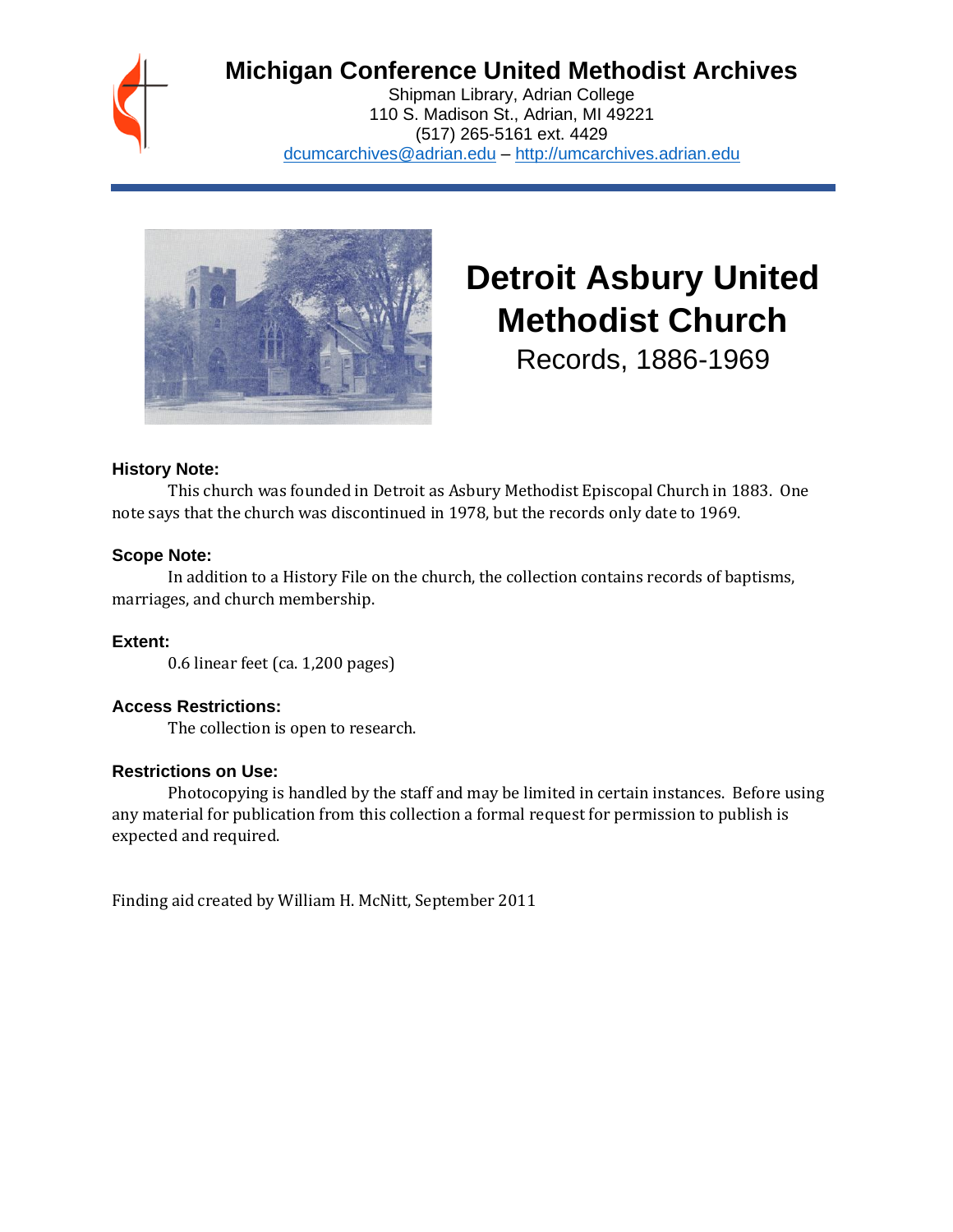#### **Appointments List**

- 1883-1884: John Crosby
- 1884-1886: Rev. Bakermile
- 1886-1887: Rev. Ferten
- 1887-1890: Charles E. Mitchell
- 1890-1891: James H. Williams
- 1891-1891: Silas P. Warner
- 1891-1893: W.A. Robbins
- 1893-1895: Arthur S. Tedman
- 1895-1897: Cauley H. Perrin
- 1897-1903: John McEldowney
- 1903-1905: Herbert C. Whitney
- 1905-1910: Thomas A. Greenwood
- 1910-1910: Charles Collins
- 1910-1913: Russell Ernest Akin
- 1913-1914[: William A. Gregory](http://umcarchives.adrian.edu/clergy/gregorywa.php)
- 1914-1917: George A. Fee
- 1917-1922: William B. Weaver
- 1922-1940: Lloyd M. Blakely
- 1940-1941: Edwin B. Pearce
- 1941-1946: Rexford M. Dixon
- 1946-1953: William P. Schlitts
- 1953-1957: Arthur L. Leach
- 1957-1961: Earl J. Plumb
- 1961-1963: Carl Elliott Bielby
- 1963-1965: J.W. Williams
- 1965-1969: Gary R. Imms
- 1969-1973: Martin Caudill
- 1973-1977: Lyle J. Kett